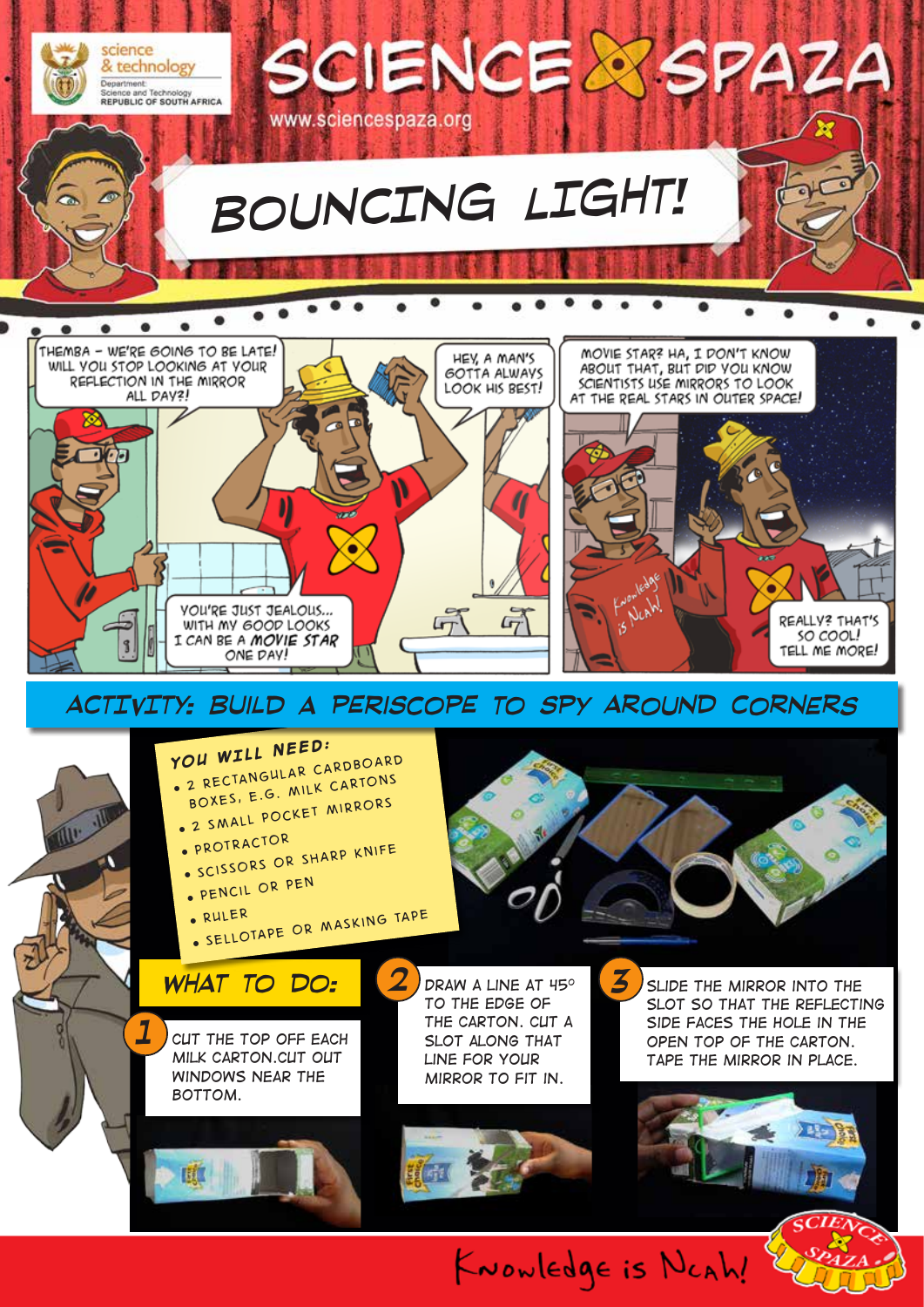*Hold the carton up to your eye and look through the window that you cut. You should see the ceiling through the top of the carton. If what you see looks tilted, move the mirror and tape it again.*



*5*

*4*

*Repeat steps 2 to 4 for the other carton.*

*6*

*hold one carton with the window hole facing you. Place the other carton upside-down, with the mirror at the top and the hole facing away from you. Now slide the top carton over the bottom one to make one long device. Tape the two cartons together.*



*Light from the object that you are looking at enters the window at the top of your device.* 

*This light is reflected from the first mirror, travels down through the device, and is reflected again at the second mirror so that it enters your eye.* 



### *what's happening here? Curved surfaces*

*When light is reflected off a surface, the angle of incidence is equal to the angle of reflection. This is called the law of reflection: angle i = angle r.*

*We measure the angles of incidence and reflection from the normal, which is a line that we can draw at right angles to the reflecting surface.*



*Some mirrors are designead to have a curved shape, so that light can be focused in useful ways.* 

*Concave mirrors reflect light rays so that they converge (come together).* 

*Convex mirrors reflect light rays so that they diverge (spread out).* 



Concave



**LOOK AT THE** *kinds of images that are formed using the front and back of a spoon.*









This work is licensed under the Creative Commons Attribution-NonCommercial-NoDerivatives 4.0 International License. To view a copy of this license, visit http://creativecommons.org/licenses/by-nc-nd/4.0/.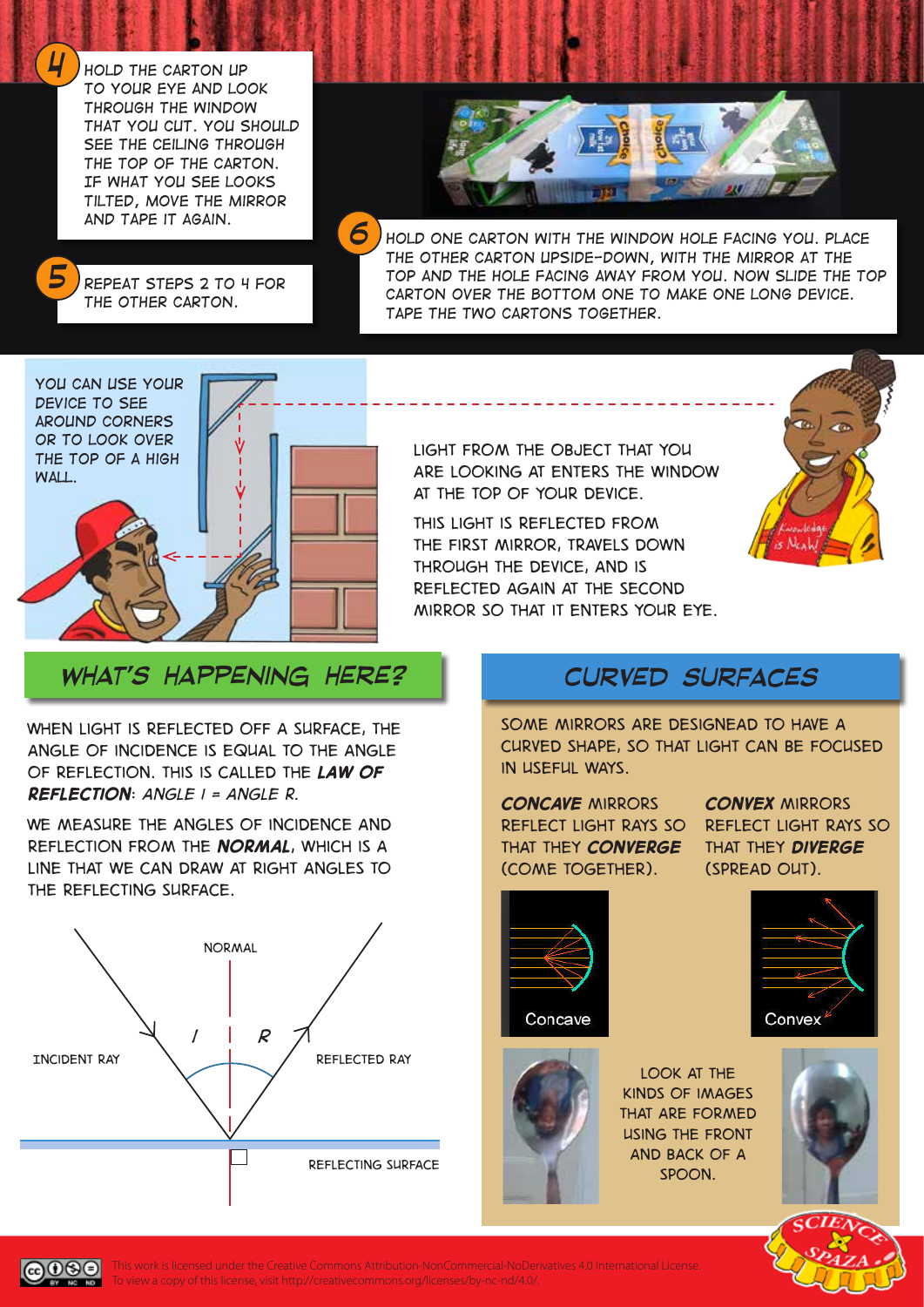#### *The* **SALT** *Telescope - a mirror to the stars*



### *puzzle your mind!!!*

*Tom's height is 1 600 mm. He is looking at himself in the mirror on the wall. The mirror is just tall enough for him to see his whole body in it from head to toe.* 

*A ray of light from the top of his head is reflected in the top of the mirror and enters his eye.*

*Another ray of light from his foot is reflected into his eye from the bottom of the mirror.*

- *1. What is the height of the mirror? Hint: Draw the normal for each reflection.*
- *2. What height is the smallest mirror you would need to see your whole face?*





KNOWLEDge is NCAh!